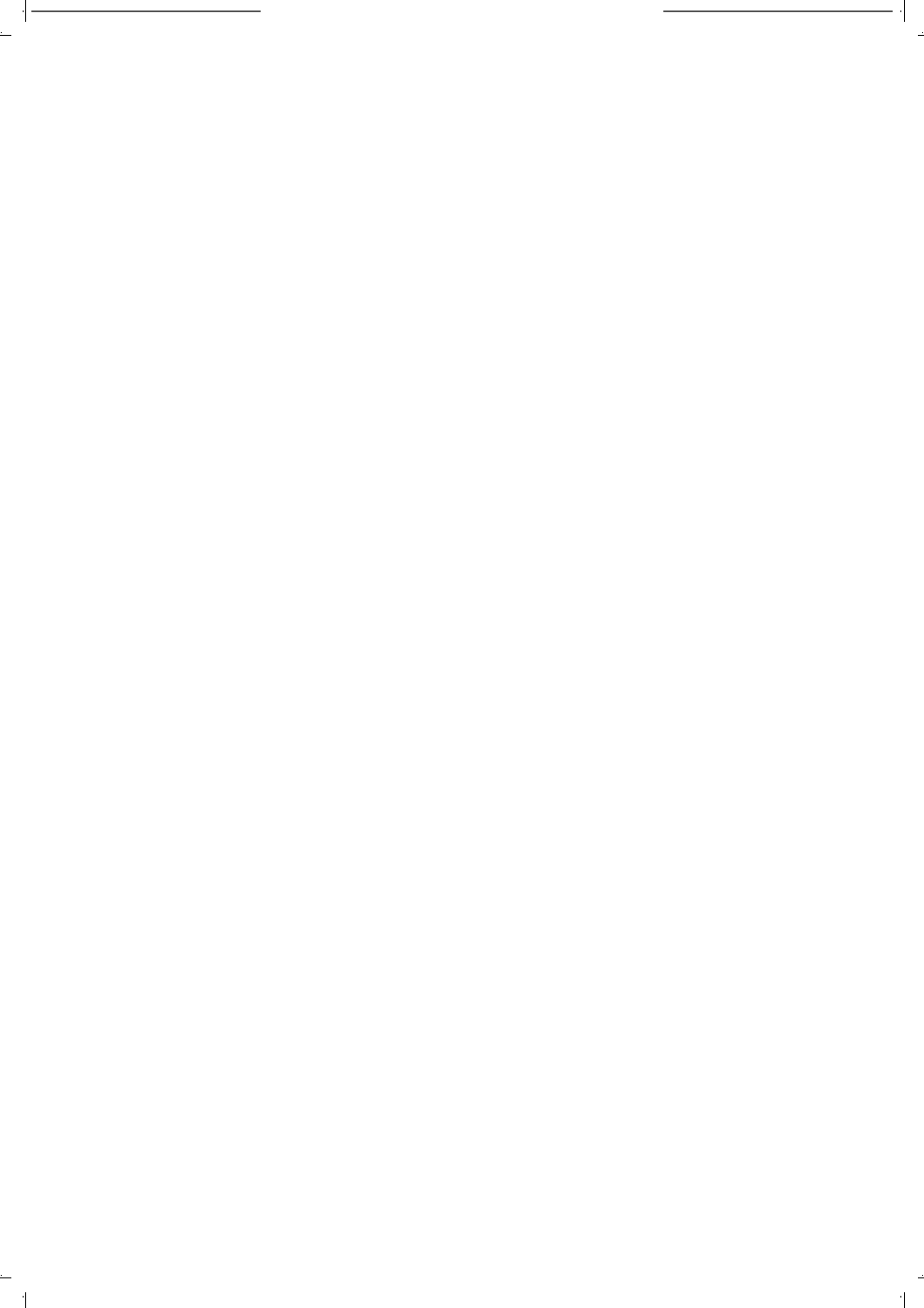

It is often relatively easy to measure business entries, i.e. those businesses that are present in a given period but were not present in the previous period. It is more difficult however to identify births. Perhaps one of the most important and contentious considerations in defining births is 'timing', that is, when births occur. There are many ways in which an enterprise's birth date can be identified and defined. Typically it starts as the idea of an entrepreneur. This idea may then be acted upon and be evolved in a number of ways. It might be incorporated as a business which appears in official business registers immediately or it may remain unincorporated, registering on administrative (e.g. VAT, income or employment) registers once activity is of a sufficient size. Clearly, viewed in this context, the point at which a birth should be defined is non-trivial.

In extremis one might define it as the date at which the initial idea was formed but this is clearly an impractical definition; partly because of the difficulty in defining this date (which may be many years before any activity ever occurs) partly because many ideas never see the light of day but especially because it will be literally impossible to measure this concept in a harmonised way, if at all, within, let alone across, countries.

The concept itself needs to be defined in such a way that, in theory at least, it is replicable across countries, meaning that it should not be conditional, in theory, on legal and administrative arrangements. The only practical way to do this is to record a birth at the point that some tangible and measurable activity occurs and moreover in a consistent way across countries.

Ultimately given the criteria that the measure must be meaningful, comparable, and replicable, a convention is needed. Different conventions satisfy each of these criteria to varying degrees and, as such, this manual proposes three complementary measures of births, which differ on the basis of employee thresholds. These are summarily described below:

**Enterprise births** (population **R**): Enterprise births covering all enterprises, regardless of whether they are employers or not. No general threshold is applied to the size of the enterprise in terms of employment or any other characteristics.

**Employer enterprise births** (population **R**<sub>1</sub>): Births of enterprises with at least one employee. This population consists of enterprise births (population R) that have at least one employee in the birth year and of enterprises that existed before the year in consideration, but were below the threshold of one employee.

**Economic enterprise births** (population  $\mathbf{R}_2$ ): Births of enterprises with at least two employees. This population consists of enterprise births (population R) that have at least two employees in the birth year and of enterprises that existed before the year in consideration, but were below the threshold of two employees.

Thus, the same unit may be recorded as a birth in more than one of these populations. For instance, an enterprise created in year t without any employees that recruits an employee in t+1, and then an additional employee in t+2 would be counted as an enterprise birth in year t, an employer enterprise birth in year t+1 and an economic enterprise birth on t+2. Equally and to further illustrate this point an enterprise birth with two or more employees in the year of birth will be counted in all three populations in the same year, xx, i.e.  $\text{Rxx}, \text{R}_{\text{i}} \text{xx}$  and  $\text{R}_{\text{z}} \text{xx}.$ 

Section 5.1 describes the suggested methodology for the identification of enterprise births, and 5.2 the methodology for the identification of employer enterprise births and economic enterprise births.

Before describing these methods however it is instructive to first describe why three measures of births are recommended here, and how they complement each other. In a nutshell three measures are recommended because, and as mentioned above, each measure, satisfies each of the criteria (meaningful, comparable, and replicable) to varying degrees.

Enterprise births are appealing because they reflect, in theory, all new creations of enterprises. At the same time however of the three measures it is, in practice, the weakest when considering international comparability as it is acutely sensitive to the coverage of business registers, In the EU, in theory, all enterprises should be included on the register and so, again in theory, enterprise births should be comparable. However this is not the case for non-EU countries. Indeed, even in EU countries, in practice, not all enterprises are included, as all countries will operationalise some size threshold or another when a business appears on the business register, meaning that there will be international differences in the coverage of typically smaller enterprises<sup>8</sup>.

<sup>8</sup> Using a minimum level of turnover in addition doesn't really help to address this problem, because of inflation, different purchasing powers and changes in exchange rates.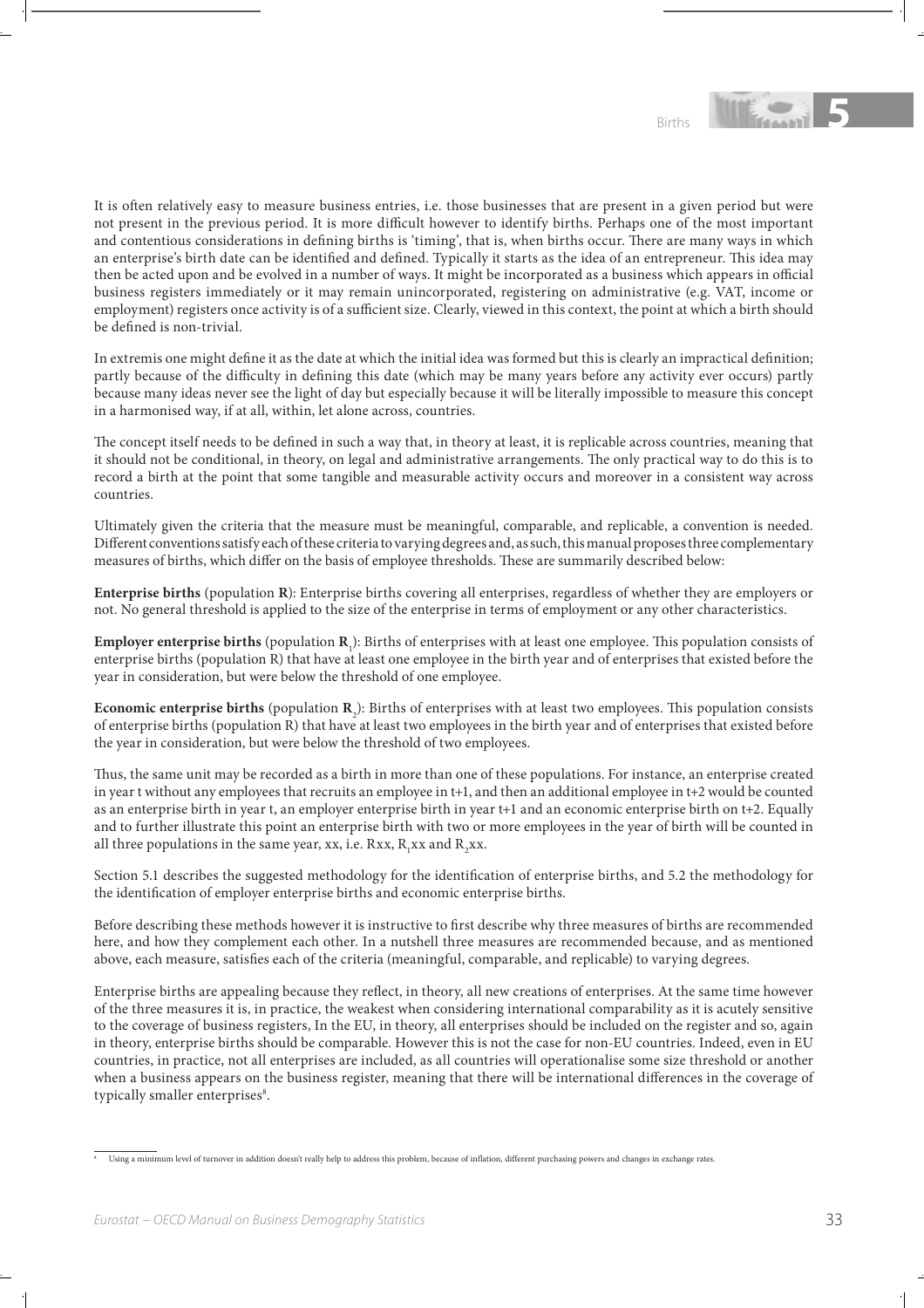

To improve international comparability therefore the manual proposes that a definition for employer enterprise births is created to complement the enterprise birth, as this threshold is measurable in a consistent way across countries. But even the employer enterprise birth is not without some problems. Many countries have sizeable populations of self-employed. If a particular government creates incentives for these self-employed to become employees of their own company the total numbers of employer enterprise births will increase but, arguably, little from an economic and entrepreneurial perspective has changed. This can distort comparisons over time and of course across countries.

As such a third measure, economic enterprise births, is included in this manual. Although, of course, even this measure is susceptible to changes in the status of unincorporated partnerships without employees but this is also a much smaller empirical problem. However the downside of this measure is that it less intuitively linked to the layman's idea of a birth and so, although the most internationally comparable of the three measures it is also arguably the least relevant in the context of domestic policy.

# 5.1 From enterprise creations to enterprise births (population R)

The number of enterprise births is a key variable in the analysis of business demography as other variables such as the survival and growth of newly born enterprises are related to this concept. The production of statistics on newly born enterprises should be based on a clear definition and an agreement regarding its interpretation.

#### *Definition*

Enterprise births are defined (in Commission Regulation (EC) No 2700/98 of 17 December 1998 concerning the definitions of characteristics for structural business statistics) as follows:

"A count of the number of births of enterprises registered to the population concerned in the business register corrected for errors. A birth amounts to the creation of a combination of production factors with the restriction that no other enterprises are involved in the event. Births do not include entries into the population due to: mergers, break-ups, split-off or restructuring of a set of enterprises. It does not include entries into a sub-population resulting only from a change of activity."

The aim is to produce data on the creation of new enterprises that have started from scratch and that have actually started activity. An enterprise creation can be considered an enterprise birth if new production factors, in particular new jobs, are created.

#### *Inclusions*

Enterprises started by a person who previously performed the same activity, but as an employee should be included in the statistics on enterprise births.

#### *Exclusions*

Events leading to a creation of a new enterprise, but which should be excluded from the statistics on enterprise births are:

- 1. Enterprises that are created by merging production factors or by splitting them into two (or more) enterprises (breakups, mergers, split-offs, restructuring)
- 2. Newly created enterprises that simply take over the activity of a previously created enterprise (take-over)
- 3. Any creations of additional legal units/enterprises solely for the purpose of providing a single production factor (e.g. the real estate or personnel) or an ancillary activity (see note below) for an existing enterprise.
- 4. An enterprise that is registered when an existing enterprise changes legal form. E.g. a successful sole proprietor moves operations from his home to another location and at the same time changes the legal form of the enterprise to a limited liability company.
- 5. Reactivated enterprises if they restart activity within 2 calendar years.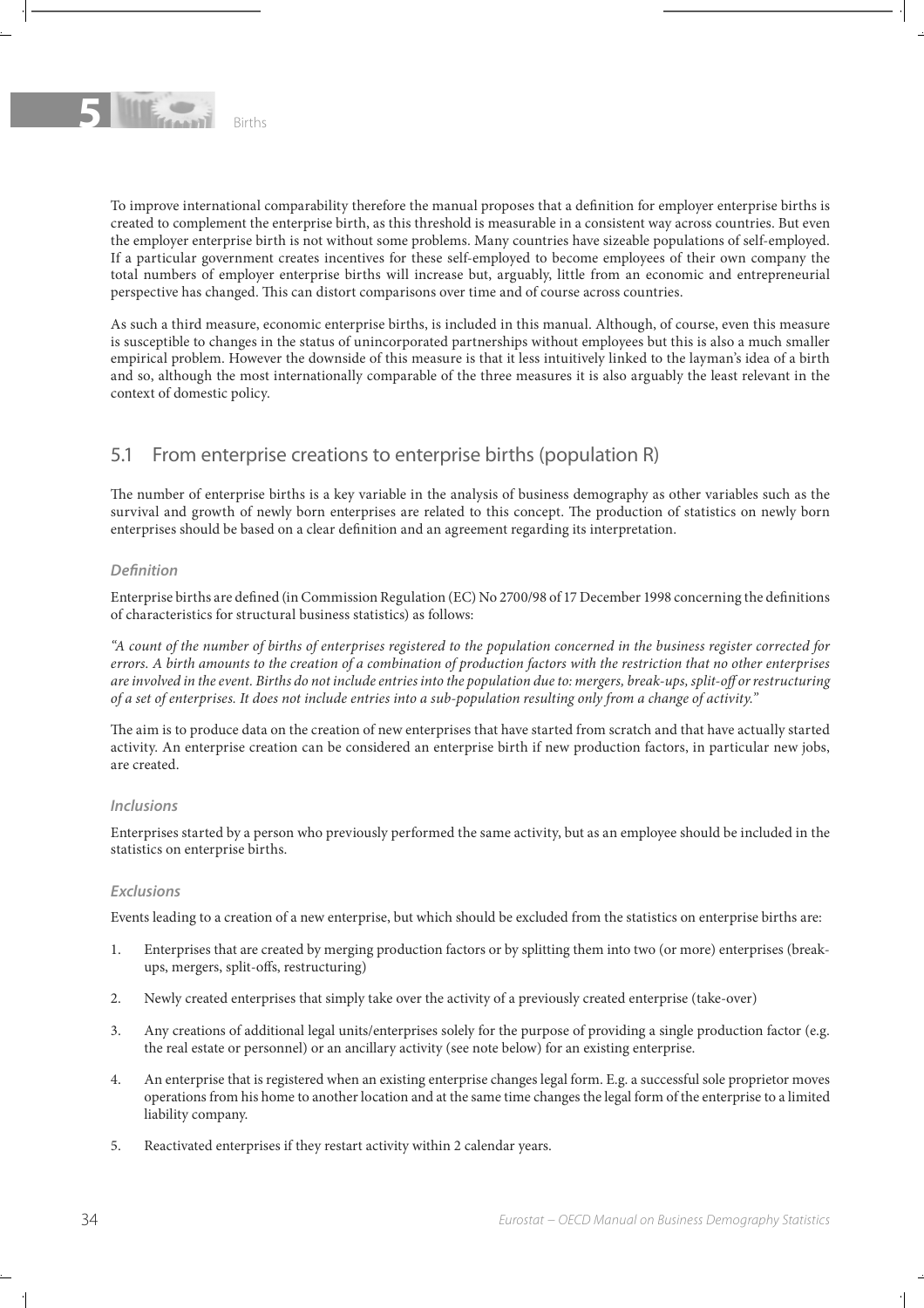6. Temporary associations and joint ventures that do not involve the creation of new factors of production. The proportion of the new factors of production necessary for a joint venture to be considered a birth should be at least half, i.e. if less than half of the total employment of the joint venture enterprise is transferred from the participating enterprises, it is considered to be a birth. This is likely to be difficult to measure with any accuracy, so the following equation can be used as a proxy:

Employment of new (joint venture) enterprise  $> 2 X$  (total employment of participating enterprises before creation of the joint venture – total employment of participating enterprises after creation of the joint venture)

Newly born national or foreign subsidiaries should be included in the enterprise births if:

- 1. They are real enterprises (legal units rather than just local units or branches) with autonomy of decision making; and
- 2. New production factors are created, rather than transferred from another unit.

#### *Note - Ancillary Activities*

The following activities can be ancillary as long as they are carried out in a legal unit within the same group as the legal unit they are serving, and they serve only that legal unit:

| <b>Activity</b>                                                                                                                                        | <b>ISIC Rev. 4 code</b> | NACE Rev. 2 code     |
|--------------------------------------------------------------------------------------------------------------------------------------------------------|-------------------------|----------------------|
| Production of small implements for the production process:<br>Manufacture of tools; Manufacture of other machine tools                                 | 2593 and 2822           | 25.73 and 28.49      |
| Wholesale trade, except of motor vehicles and motorcycles                                                                                              | 46                      | 46                   |
| Transport and warehousing: Freight transport by road;<br>Warehousing and storage; Support activities for transportation                                | 4923; 521 and 522       | 49.41; 52.1 and 52.2 |
| Data processing services: Computer programming, consultancy<br>and related activities; Data processing, hosting and related<br>activities; web portals | 620 and 631             | $62.0$ and $63.1$    |
| Activities of holding companies                                                                                                                        | 642                     | 64.20                |
| Real estate activities                                                                                                                                 | 68                      | 68                   |
| Accounting, bookkeeping and auditing activities; tax consultancy                                                                                       | 692                     | 69.20                |
| Administration: Activities of head offices; Office administrative and<br>support activities                                                            | 7010 and 821            | 70.10 and 82.1       |
| Advertising and market research                                                                                                                        | 73                      | 73                   |

These lists are not meant to be exhaustive. It is possible that, in certain circumstances, activities not on these lists could also be considered to be ancillary.

#### *Identification of enterprise births*

#### $\blacksquare$  Step 1: Population of active enterprises = Nxx

The population of active enterprises should be identified using the definition given in chapter 3.

For further steps in the procedure it is necessary to produce also populations  $N(xx-1)$  and  $N(xx-2)$ .

#### $\blacksquare$  Step 2: New enterprises in year xx

The new enterprises in year xx are a subset of the population of active enterprises in year xx, which have taken up economic activity between 01.01 and 31.12. They can be identified by comparing the population of active enterprises in year xx with the population of active enterprises in year xx-1. New enterprises are identified as enterprises that are only present in year xx.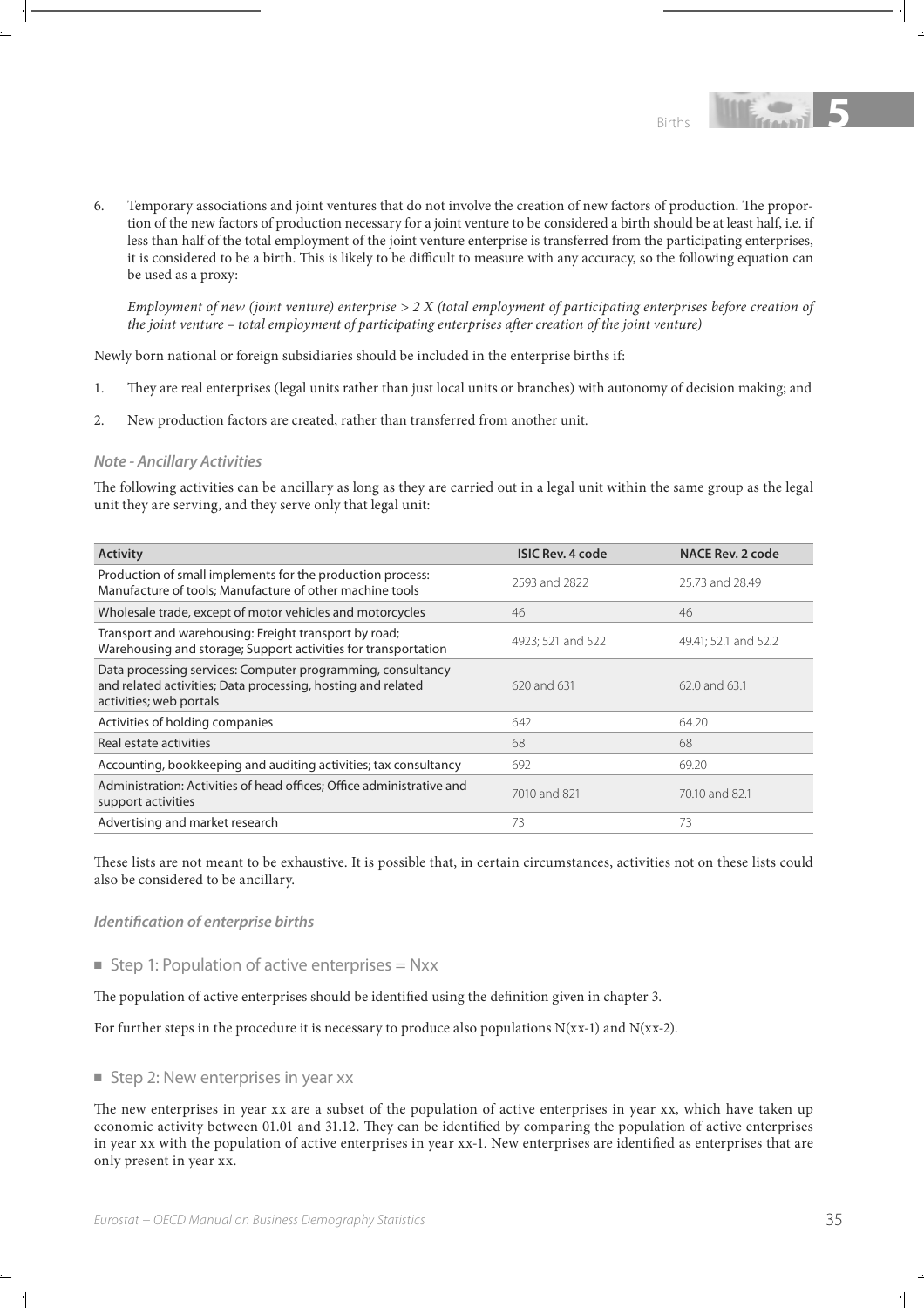

The basis of the method to be used is the concept of the population of active enterprises. The date of registration should not be used as the primary means of identifying new enterprises as information on the date of commencement and cessation of activity is not available for all enterprises and all Member States, and such dates may represent administrative rather than statistical events.

#### $\blacksquare$  Step 3: Elimination of reactivations

The latest version of the EU Business Registers Recommendations Manual (chapter 14) suggests that enterprises dormant for less than two years are considered reactivations and therefore not new enterprises, whereas enterprises reactivated after more than two years are considered to be new.

The most straightforward way to identify reactivations is to compare the new enterprises in year xx with the population of active enterprises in year xx-2. If a new enterprise in year xx was active in year xx-2 then the enterprise is considered reactivated, and not a genuine new enterprise.

The result after the first three steps is the population of new enterprises (that are not reactivations).

#### $\blacksquare$  Step 4: Elimination of other creations

The identification of births is carried out by eliminating creations due to events other than births from the population of new enterprises, that is, break-ups, split-offs, mergers and one-to-one take-overs. It may be envisaged to carry out pilot studies to collect and report data on these other events as well.

The method for identifying other creations compares the new enterprises (that are not reactivations) with the population of active enterprises for the current year (Nxx) and the previous year, using a matching process. For this purpose, the population of active enterprises should cover all sections of ISIC Rev. 4, including A and O.

The matching process should include matches on name, economic activity and location, either using national matching systems, or the following pair-wise approach:

- Match 1: Comparison of economic activity and location If more than one match with the same location and economic activity are found, then manual checking should be done in order to verify whether the new enterprise can be considered an enterprise birth.
- Match 2: Matching of name and location
- $\blacksquare$  Match 3: Matching of economic activity and name

The comparison should be carried out at the 4-digit level, using the most detailed available information on the location. It is necessary to be aware that some activities naturally tend to be concentrated in certain locations, such as retailing (shopping malls), construction (large sites), and the "liberal professions" (shared premises), where there is an increased risk of false matches.

In addition to the matching above, it is also necessary to check for links between units, which may indicate that a new enterprise is not a birth, and to carry out additional matching or checking using any other nationally available information, such as telephone number, date of registration/deregistration at the administrative source, Official Journal, employer/ employee links, local unit / local kind of activity unit details, etc. In particular, multi-site enterprise births could be identified by checking for links between local units and enterprises.

#### ■ Step 5: Correction of errors

The method for the identification of enterprise births outlined above is based on the use of existing information. In principle, the identification can be carried out solely by the use of computer programs. However, to finalise the identification of enterprise births some of the data should be investigated manually. The purpose of this investigation is to detect demographic events not accounted for in the process outlined above and which might have considerable influence on the statistics on enterprise births.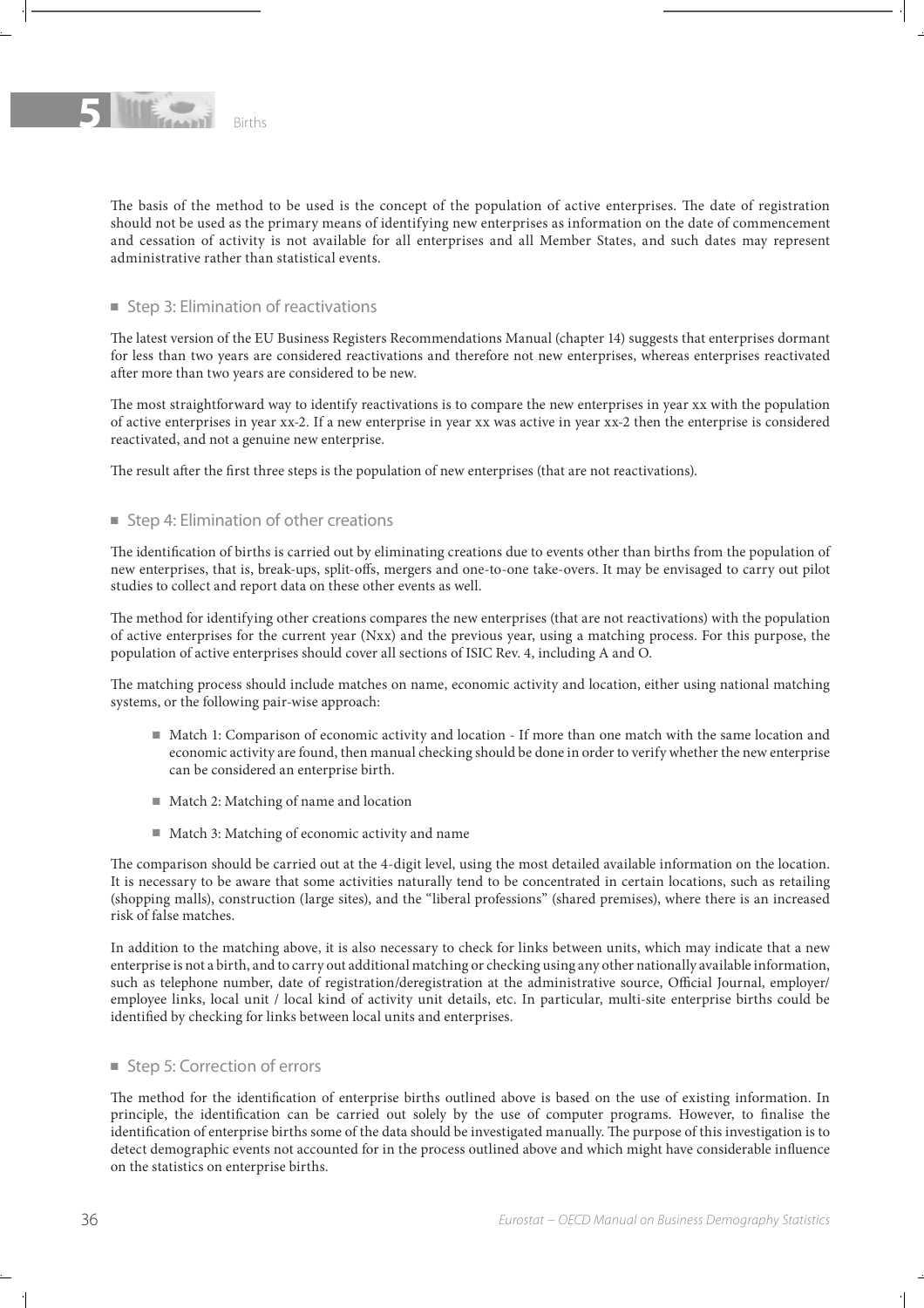

The largest enterprises (within the population of remaining new enterprises) in terms of employment and turnover should be listed and investigated in detail to detect whether the event is a birth. The sources used for this investigation could for instance be newspapers, the Internet, Official Journals, local unit / local kind of activity unit details, or direct contact with the enterprise. As this kind of analysis requires a lot of resources, it should be limited to new enterprises with more than twenty employees.

Further, as many of the enterprise births have no employees in the year of establishment, it is also necessary to check enterprises with no employees but exceptionally high turnover. It is difficult to put an exact limit above which the checking should be performed but exceptionally high turnover could be defined as: higher than twice the average turnover in enterprises without employees in that sector of activity.

If the number of enterprises to be manually checked based on the above guidelines is considered to be too heavy a burden, manual checks of representative samples of the two categories of enterprises should be carried out. The results from the manual checking of the sample should then be raised on a random basis, so that a comparison between the number of enterprises identified as other creations based on the manual checking between the countries is possible. For example, if there are 1000 large potential births, but it is only possible to check a 10% sample (i.e. 100 enterprises), and of these only 20% (i.e. 20 enterprises) turn out to be births, then 20% of the 900 enterprises that were not checked should be chosen at random, and also considered to be births. It is recognised that this might lead to problems of accuracy for detailed breakdowns, but such problems should be minimised if the basis for raising the results of the sample check to the population of large births is sufficiently random.

| Population                      | Information used                                                                    | <b>Number of enterprises</b> |
|---------------------------------|-------------------------------------------------------------------------------------|------------------------------|
| Active enterprises in year xx   | Turnover / employment                                                               | $N_{xx}$                     |
| Active enterprises in year xx-1 | Turnover / employment                                                               | $N_{xx-1}$                   |
| Active enterprises in year xx-2 | Turnover / employment                                                               | $N_{xx-2}$                   |
| New enterprises in year xx      | ID number comparison of $N_{xx}$ with $N_{xx-1}$ and $_{Nxx-2}$                     | $X_{xx}$                     |
| Sub-population from matching    | Location and Sector                                                                 | Х.                           |
| Sub-population from matching    | Location and Name                                                                   | $X_{2}$                      |
| Sub-population from matching    | Sector and Name                                                                     | $X_{3}$                      |
| Sub-population from matching    | Links between legal units                                                           | $X_{4}$                      |
| Sub-population from matching    | Other nationally available information (Official Journal,<br>telephone number etc.) | $X_{5}X_{6}$ etc             |
| Sub-population from matching    | Manual control of large units                                                       | $X_{\overline{z}}$           |
| Enterprise births (R)           |                                                                                     | $R_{xx}$                     |

Summary of the identification process of enterprise births

The sub-populations denoted  $X_1$  to  $X_2$  in the table above are not mutually exclusive, i.e. the same enterprise might be included in several sub-populations. These sub-populations and population  $X_{xx}$  are regarded as intermediate outputs in the process of identifying enterprise births, and are not required to be submitted to Eurostat.

# 5.2 Employer enterprise births and economic enterprise births

The main component of the data on employer and economic enterprise births already exists in the population of all enterprise births (population R). The enterprise births except the units below the employee thresholds cover largely the population of employer and economic enterprise births. However, there are also enterprises that do not reach the employee threshold of one employee for employer enterprise births or 2 employees for economic enterprise births in their first year of economic activity. Enterprise births of non-employer enterprises, for instance, should be counted as employer enterprise births when they become an employers. These "entries by growth" are not covered in the methodology on enterprise births described in section 5.1 above, and so will be described in this section.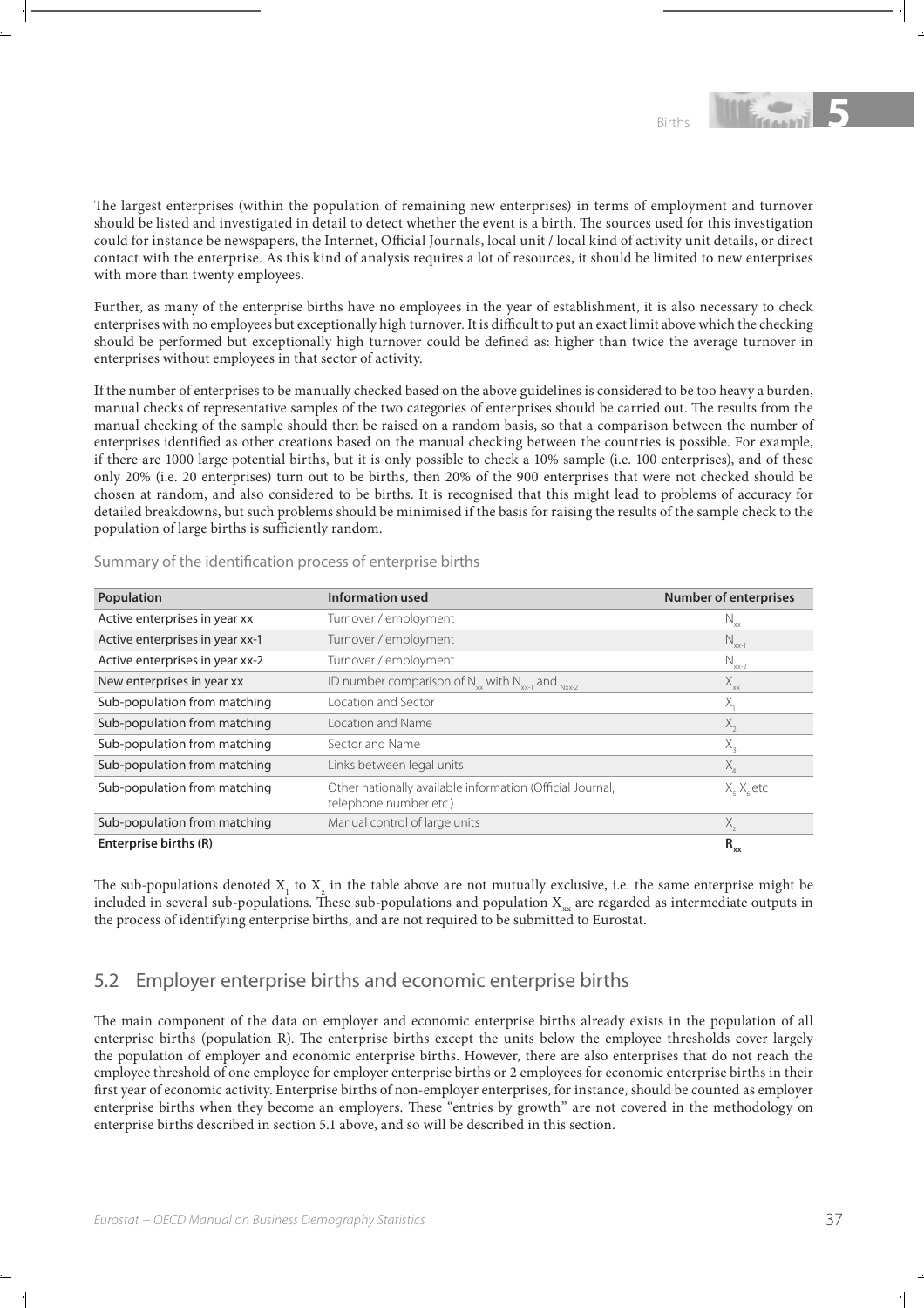

#### *f.2.1 Employer enterprise births (population R<sub>1</sub>)*

There are two conditions which qualify an enterprise as an employer birth:

- 1. It was an enterprise birth (see section 5.1) in year xx, and had at least one employee in the year of birth, or
- 2. It existed before year xx, was not an employer for the two previous years and had at least one employee in year xx (entry by growth). The growth should not be due to the take-over of another enterprise with employees.

An enterprise should be considered an employer enterprise in a given year if it has at least one employee at any time during the reference period from 01.01 to 31.12. Its operating period *as an employer* within a calendar year is the time during which it has at least one employee. In some countries information on employees may not be available. In these cases payroll information can serve as an alternative source for determining whether the enterprise was an employer enterprise. This source of information can also prove useful for those countries that measure employment only a given point in time each year. For economic enterprise births, described below, the lack of information on employees presents greater estimation problems. In these circumstances countries may need to use assumptions about the average pay per employee combined with payroll information to determine whether two or more employees were on the payroll.

The easy way to identify entries by growth and thus to complete the data on employer enterprise births would be to check which active employer enterprises in year xx (population  $N_1xx$ ) had no paid employees in year xx-1. However, reactivations would be neglected, i.e. an apparent birth might in fact be a reactivation of a dormant unit. So it would be necessary to check whether a unit that has employees in year xx had no employees in xx-1 and xx-2.

The suggested step-by-step method for identifying employer enterprise births (population  $\rm R_{1}xx$ ) is as follows:

 $\blacksquare$  Step 1: Enterprises with employees in the year of birth

Enterprise births (population Rxx) excluding those without employees should be used to establish the population of newly born enterprises with at least one employee in the year of birth.

 $\blacksquare$  Step 2: Identifying former non-employers that become employers in xx (entries by growth)

In addition to the enterprise births with at least one employee, we need to identify those enterprises that existed before the year xx without employees, and that had at least one employee in xx. To make sure that no reactivations within two years are included (because they should not be considered as births), we need to check whether these units had no employees in years xx-1 and xx-2. The populations of "active non-employer enterprises" will be called  $N(0)xx-1$  and  $N(0)xx-2$ .

■ Step 2a: Identifying non-employers in years xx-1 and xx-2

To cover all the units that could be entries by growth, the populations of active non-employer enterprises N(0)xx-1 and N(0)xx-2 should first be established. Then the following cases should be considered.

- 1) A unit is in population  $N(0)$ xx-1 and  $N(0)$ xx-2. => It was a non-employer in both years.
- 2) A unit is in population  $N(0)$ xx-1, but not in  $N(0)$ xx-2.

If the unit is in population  $N_1xx$ -2 (Nxx-2 excluding N(0)xx-2), it was an employer in xx-2 and should be ruled out.

If the unit is not in population  $N_1xx$ -2 either, it was dormant in xx-2, or it was a non-employer birth in xx-1. => It was a non-employer in both years.

3) A unit is in population  $N(0)$ xx-2, but not in  $N(0)$ xx-1.

If the unit is in population N<sub>1</sub>xx-1 (Nxx-1 excluding N(0)xx-1), it was an employer in xx-1 and should be ruled out.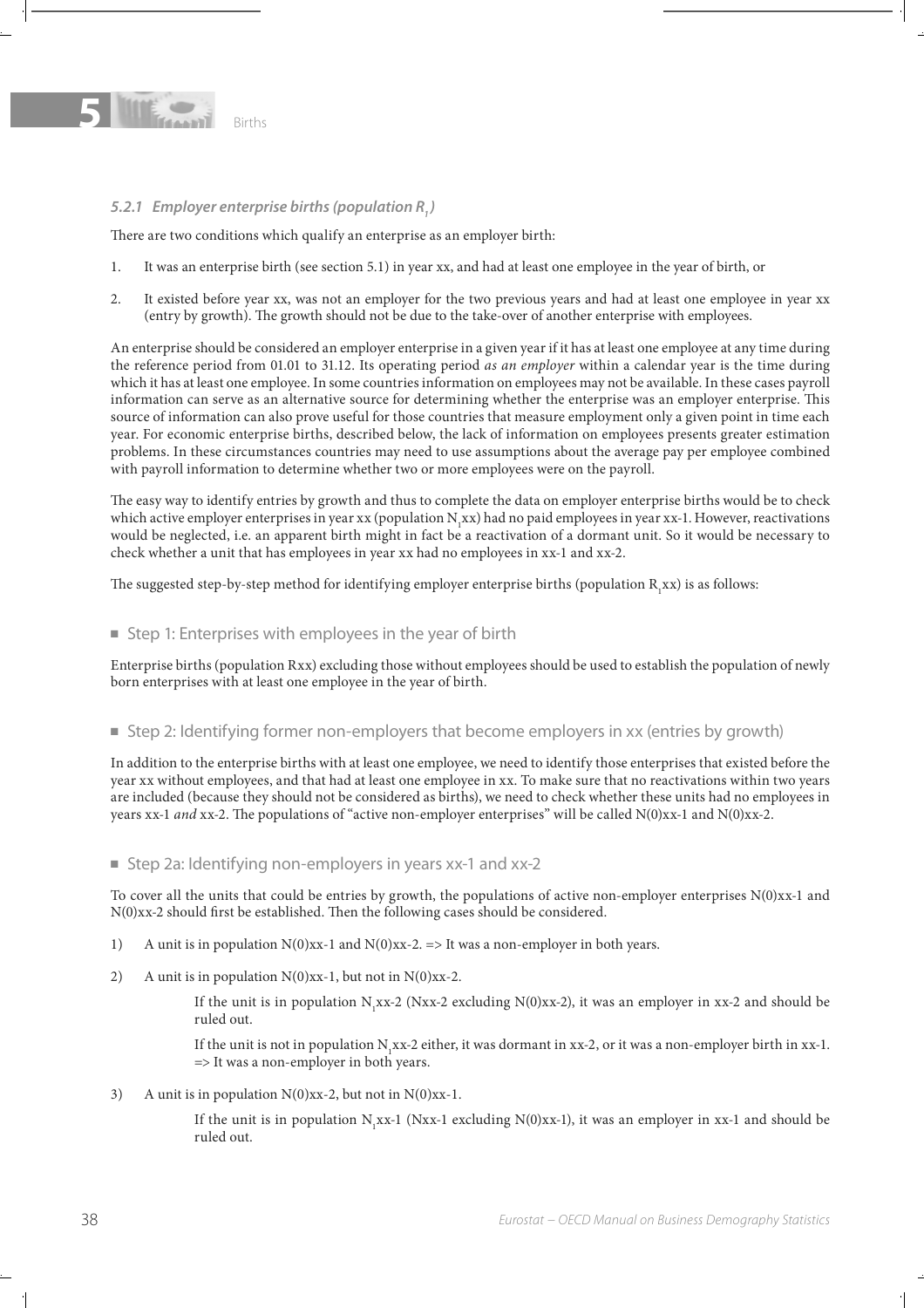

If the unit is not in population  $N_1xx$ -1 either, it was dormant in xx-1.  $\Rightarrow$  It was a non-employer in both years.

In summary, the enterprises to be identified in step 2a are those which are

- $\blacksquare$  in population N(0)xx-1 *or* N(0)xx-2 *or* both
- $\blacksquare$  and which are neither in population N<sub>1</sub>xx-1 nor in N<sub>1</sub>xx-2
- Step 2b: Checking whether non-employers in xx-1 and xx-2 had employees in xx

A check is needed on whether active non-employer enterprises identified by these cases in step 2a had ≥ 1 employee in year xx. If so, they are employer births in year xx.

 $\blacksquare$  Step 2c: Removing enterprises that grew by take-over (optional step)

Results on take-overs should be available from the methodology used to identify enterprise deaths (see section 7.1). Where possible, the information on units that took over other units (which ceased to exist but were not deaths) should be used to identify enterprises that reached the one employee threshold by taking over another one. These should be removed from the population of entries by growth.

 $\blacksquare$  Step 3: Adding up the results

Adding up the units identified in steps 1 and step 2 yields the population of employer enterprise births  $R_{1}xx$ .

#### Why not use a simpler method?

An alternative way of trying to identify employer births would be simply to check which employer enterprises in year xx had no employees in xx-1 and xx-2, i.e. whether they were not in populations  $N_1$ xx-1 and  $N_1$ xx-2. This condition would, however, hold true for all new enterprises with employees in year xx (population Xxx). The disadvantage, then, would be the lack of a check as to whether newly born enterprises in year xx with at least one employee were enterprise births (as described above). New employer enterprises in year xx that emerged from take-overs, mergers, break-ups, split-offs, change of legal form, etc. would be counted as births.

#### *5.2.2 Economic enterprise births (population R2 )*

In principle, the approach to identifying economic enterprise births  $(R_2)$  should be the same as for employer enterprise births  $(R_1)$ . Again, there are two conditions that qualify an enterprise as an economic enterprise birth:

- 1. It was a enterprise birth in year xx, and had at least two employees in the year of birth or
- 2. It existed before year xx, had less than two employees in the previous two years and had at least two employees in year xx (entry by growth). The growth should not be due to the take-over of another enterprise.

The suggested step-by-step method for identifying economic enterprise births (population  $\rm R_{2}xx$ ) is as follows:

 $\blacksquare$  Step 1: Enterprises with at least two employees in the year of birth

Enterprise births (population Rxx), excluding all units with less than two employees, should be used to establish the population of newly born enterprises with at least two employees in the year of birth.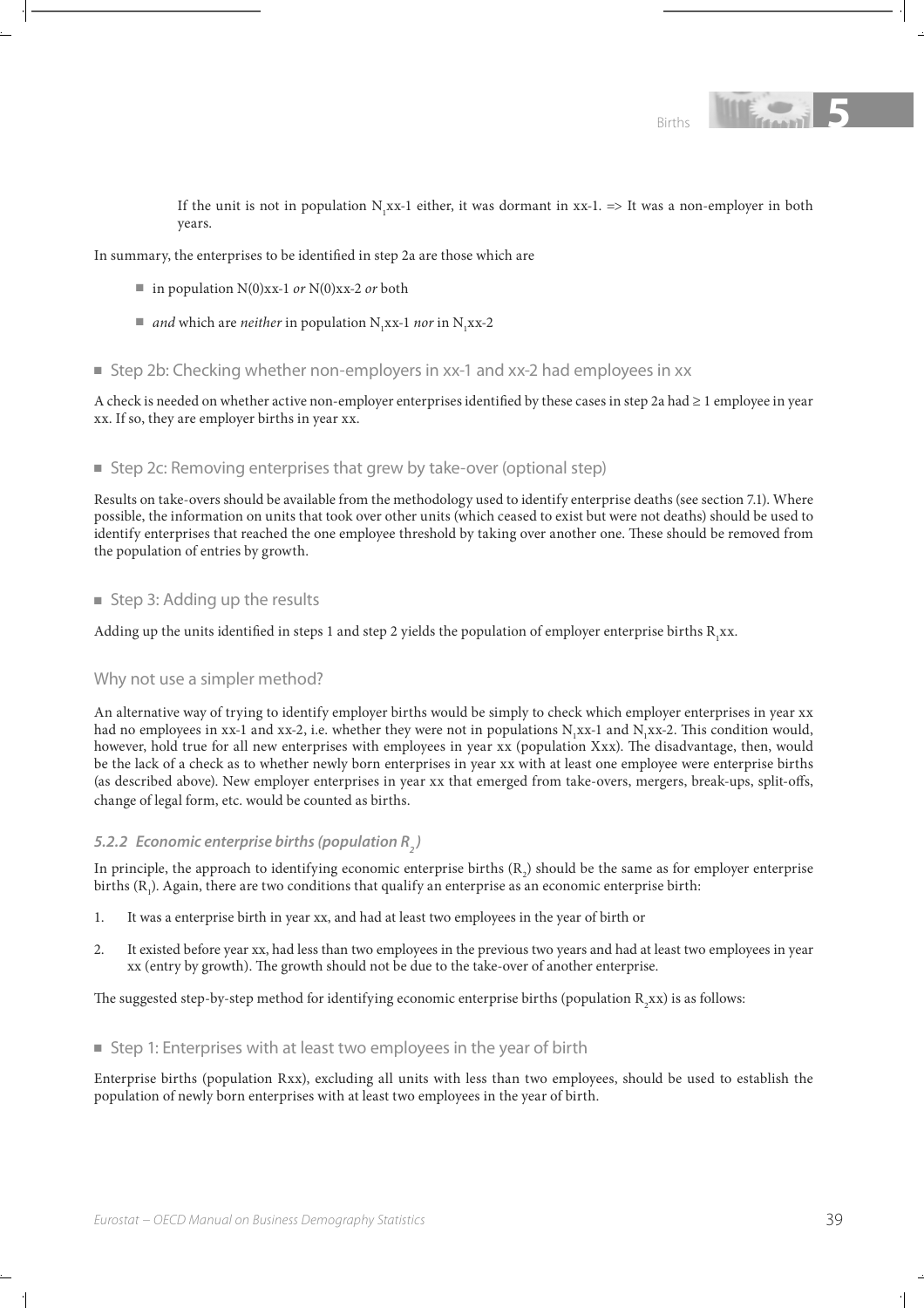

■ Step 2: Identifying enterprises that existed, but had less than two employees (entries by growth)

In addition to enterprise births with at least two employees, we have to identify enterprises that existed before the year xx with less than two employees, and that had at least two employees in xx.

#### ■ Step 2a: Identifying enterprises with no or one employee in years xx-1 and xx-2

To cover all the units that might be entries by growth, the populations of active non-employer enterprises N(0,1)xx-1 and N(0,1)xx-2 should be established. Then the following cases should be considered again.

- 1) A unit is in population  $N(0,1)xx-1$  and  $N(0,1)xx-2.$  => It was active but below the employee threshold in both years.
- 2) A unit is in population  $N(0,1)$ xx-1, but not in  $N(0,1)$ xx-2.

If the unit is in population  $N_2$ xx-2 (Nxx-2 excluding N(0,1)xx-2), it was an employer with at least two employees in xx-2 and should be ruled out.

If the unit is not in population N<sub>2</sub>xx-2 either, it was dormant in xx-2, or it was born in xx-1, but below the employee threshold. => It was below the employee threshold in both years.

3) A unit is in population  $N(0,1)$ xx-2, but not in  $N(0,1)$ xx-1.

If the unit is in population  $N_2$ xx-1 (Nxx-2 excluding N(0,1)xx-1), it was an employer with at least two employees in xx-1 and should be ruled out.

If the unit is not in population N<sub>2</sub>xx-1 either, it was dormant in xx-1.  $\Rightarrow$  It was below the employee threshold in both years.

In summary, the enterprises to be identified in step 2a are those which are

- $\blacksquare$  in population N(0,1)xx-1 *or* N(0,1)xx-2 *or* both
- $\blacksquare$  and which are neither in population N<sub>2</sub>xx-1 nor in N<sub>2</sub>xx-2
- Step 2b: Checking whether units with less than two employees in xx-1 and xx-2 had two or more employees in xx

We have to check whether active enterprises with less than two employees as identified in step 2a had  $\geq 2$  employees in year xx. If so, they are economic births in year xx.

 $\blacksquare$  Step 2c: Removing enterprises that grew by take-over (optional step)

Where possible, results on take-overs should be used to identify enterprises that reached the two employee threshold by taking over another one. These should be removed from the population of entries by growth.

 $\blacksquare$  Step 3: Adding up the results

Adding up the units identified in steps 1 and step 2 yields the population of economic enterprise births  $\rm R_{_2}xx$ .

## 5.3 Employment in newly born enterprises

Once we know how many enterprises are born in the economy, an assessment of their impact should be made. This can be evaluated by measuring the number of jobs or the additional turnover created. There is particular interest in the number of jobs created by new enterprises as well as the actual volume of work created, as some of the created jobs may be only part time.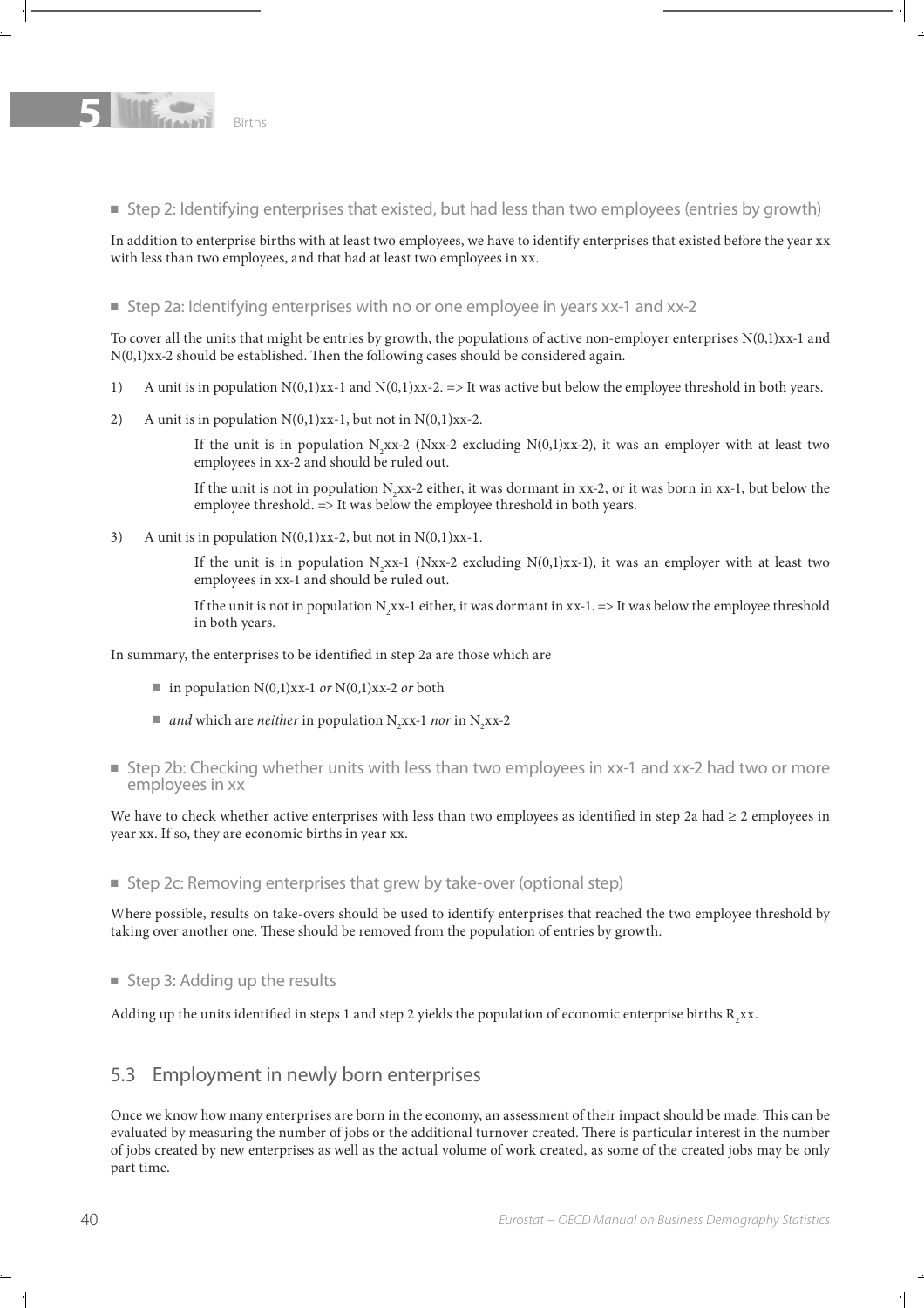To meet this demand, data should ideally be provided both as head counts and as full-time equivalents. Using solely the head count will overestimate the volume of work produced if the enterprise starts later than 1st January of year xx or if it has only part-time employment. However, as information on full-time equivalents is not available in all countries it is proposed that as, a first priority, employment indicators should be measured in terms of head counts.

The head count of persons employed and the number of employees should be calculated as an annual average over the operating period of the enterprise. The average should be rounded to the nearest whole number. Depending on the frequency of data updates, the annual average is the arithmetic mean of the infra-annual observations, or the only annual figure that is available, if this is the case. Using an annual average over the operating period accommodates for seasonal activities, which would not be the case if the employment at a certain reference point were used.

When considering employer enterprises, the operating period should be the one during which they are active as employers. For instance, an enterprise that was active without any paid employees during three quarters and which had one employee in the fourth quarter should be considered active as an employer only for the fourth quarter. If only the fourth quarter is considered as the operating period, the average number of employees would still be reported correctly as 1. The same principle should be applied to the two employee threshold used for economic births and deaths. Again, as described above for employer and economic enterprise births, point in time estimates of employment will affect these estimates. In these cases countries should use payroll information, if available, as a source to estimate the number of employees, following the averaging principles outlined above. With this estimate of employees, 'persons employed' can be estimated using information on the legal form and the principles described under the 'Estimation method' section below.

Examples of employment measurements:

- 1) If an enterprise has activity during 3 months in the summer only with two persons employed, the annual average head count will be two.
- 2) If the enterprise is created during the last quarter of the year the observation for employment in this quarter should be used as the annual average.

#### *Estimation method*

If one of the variables "employees" or "persons employed" is missing, the other can be estimated using the following method. For example, the number of persons employed is simply estimated by adding an estimate of the number of working proprietors to the number of employees:

| sole proprietorship:       | number of employees $+1$ |
|----------------------------|--------------------------|
| partnership:               | number of employees $+2$ |
| limited liability company: | number of employees $+0$ |

Some refinement of the method by legal form and/or economic activity may be necessary to take account of national legislation on legal forms.

If neither variable (employee/persons employed) is available countries should attempt to estimate these variables using a combination of payroll information and information on the legal form.

## 5.4 Indicators

The data may be used to produce further indicators related to enterprise births, such as the following:

- $\blacksquare$  Births as a percentage of the population of active enterprises (birth rates).
- $\blacksquare$  Births by size class.
- $\blacksquare$  Births per 10.000 of the population.